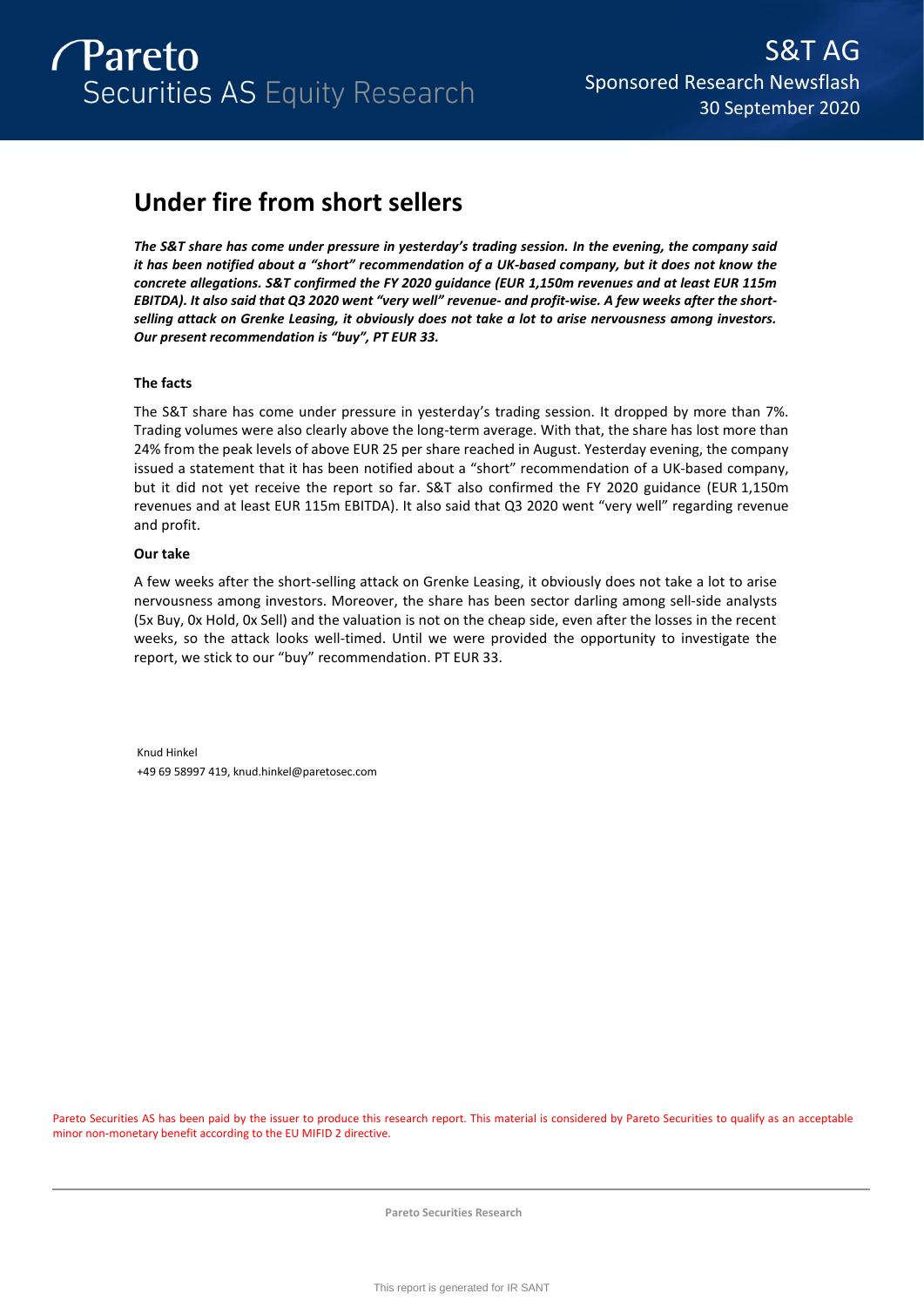### **Disclaimer and legal disclosures**

#### **Origin of the publication or report**

This publication or report originates from Pareto Securities AS, reg. no. 956 632 374 (Norway), Pareto Securities AS, Frankfu rt branch, reg. no. DE 320 965 513 / HR B 109177 (Germany) or Pareto Securities AB, reg. no. 556206-8956 (Sweden) (together the Group Companies or the "Pareto Securities Group") acting through their common unit Pareto Securities Research. The Group Companies are<br>supervised by the Financial

# **Content of the publication or report**

This publication or report has been prepared solely by Pareto Securities Research.

Opinions or suggestions from Pareto Securities Research may deviate from recommendations or opinions presented by other departments or companies in the Pareto Securities Group. The reason may typically be the result of differing time horizons, methodologies, contexts or other factors.

#### **Sponsored research**

Please note that if this report is labelled as "sponsored research" on the front page, Pareto Securities has entered into an agreement with the company about the preparation of research reports and<br>receives compensation fr research is however commissioned for and paid by the company and such material is considered by Pareto Securities to qualify as an acceptable minor non-monetary benefit according to the EU MiFID II Directive.

#### **Basis and methods for assessment**

Opinions and price targets are based on one or more methods of valuation, for instance cash flow analysis, use of multiples, behavioral technical analyses of underlying market movements in combination with considerations of the market situation and the time horizon. Key assumptions of forecasts, price targets and projections in research cited or reproduced appear in the research material from the named sources. The date of publication appears from the research material cited or reproduced. Opinions and estimates may be updated in subsequent versions of the publication or report, provided that the relevant company/issuer is treated anew in such later versions of the publication or report.

Pareto Securities Research may provide credit research with more specific price targets based on different valuation methods, including the analysis of key credit ratios and other factors describing the securities creditworthiness, peer group analysis of securities with similar creditworthiness and different DCF-valuations. All descriptions of loan agreement structures and loan agreement features are obtained from sources which Pareto Securities Research believes to be reliable, but Pareto Securities Research does not represent or warrant their accuracy. Be aware that investors should go through the specific complete loan agreement before investing in any bonds and not base an investment decision based solely on information contained in this publication or report.

Pareto Securities Research has no fixed schedule for updating publications or reports.

Unless otherwise stated on the first page, the publication or report has not been reviewed by the issuer before dissemination. In instances where all or part of a report is presented to the issuer prior to publication, the purpose is to ensure that facts are correct.

#### **Validity of the publication or report**

All opinions and estimates in this publication or report are, regardless of source, given in good faith and may only be valid as of the stated date of this publication or report and are subject to change without notice.

#### **No individual investment or tax advice**

The publication or report is intended only to provide general and preliminary information to investors and shall not be construed as the basis for any investment decision. This publication or report has<br>been prepared by Pa recommendation of particular financial instruments or strategies and thus it does not provide individually tailored investmen t advice, and does not take into account the individual investor's particular financial situation, existing holdings or liabilities, investment knowledge and experience, investment objective and horizon or risk profile and preferences. The investor must particularly ensure the<br>suitability of an inve

Before acting on any information in this publication or report, we recommend consulting your financial advisor.

The information contained in this publication or report does not constitute advice on the tax consequences of making any particular investment decision. Each investor shall make his/her own appraisal of the tax and other financial merits of his/her investment.

#### **Sources**

This publication or report may be based on or contain information, such as opinions, recommendations, estimates, price targets and valuations which emanate from Pareto Securities Research' analysts or representatives, publicly available information, information from other units or companies in the Group Companies, or other named sources.

To the extent this publication or report is based on or contains information emanating from other sources ("Other Sources") than Pareto Securities Research ("External Information"), Pareto Securities Research has deemed the Other Sources to be reliable but neither the companies in the Pareto Securities Group, others associated or affiliated with said companies nor any other person, guarantee the accuracy, adequacy or completeness of the External Information.

#### **Ratings**

| Equity ratings: | "Buy"  | Pareto Securities Research expects this financial instrument's total return to exceed 10% over the next 12 months                   |
|-----------------|--------|-------------------------------------------------------------------------------------------------------------------------------------|
|                 | "Hold" | Pareto Securities Research expects this financial instrument's total return to be between -10% and 10% over the next 12 months      |
|                 | "Sell" | Pareto Securities Research expects this financial instrument's total return to be negative by more than 10% over the next 12 months |

#### **Analysts Certification**

The research analyst(s) whose name(s) appear on research reports prepared by Pareto Securities Research certify that: (i) all o f the views expressed in the research report accurately reflect their personal views about the subject security or issuer, and (ii) no part of the research analysts' compensation was, is, or will be directly or indirectly related to the specific recommendations or views expressed by the research analysts in research reports that are prepared by Pareto Securities Research.

The research analysts whose names appears on research reports prepared by Pareto Securities Research received compensation that is based upon various factors including Pareto Securities' total<br>revenues, a portion of which

#### **Limitation of liability**

Pareto Securities Group or other associated and affiliated companies assume no liability as regards to any investment, divestment or retention decision taken by the investor on the basis of this publication or report. In no event will entities of the Pareto Securities Group or other associated and affiliated companies be liable for direct, indirect or incidental, special or consequential damages resulting from the information in this publication or report.

Neither the information nor any opinion which may be expressed herein constitutes a soligitation by Pareto Securities Research of purchase or sale of any securities nor does it constitute a soligitation to any person in any jurisdiction where solicitation would be unlawful. All information contained in this research report has been compiled from sources believed to be reliable. However, no representation or warranty, express or implied, is made with respect to the completeness or accuracy of its contents, and it is not to be relied upon as authoritative.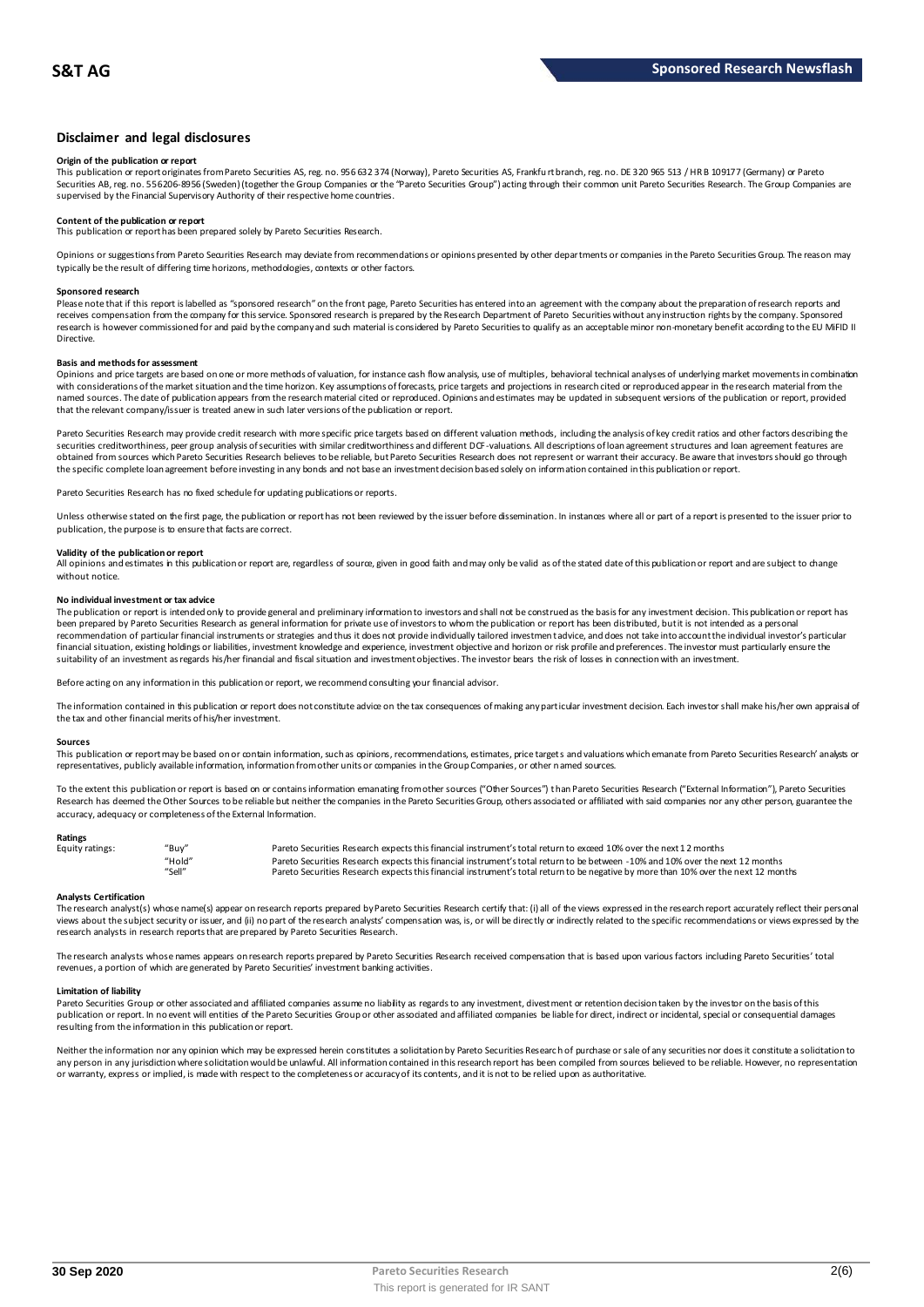#### **Risk information**

The risk of investing in certain financial instruments, including those mentioned in this document, is generally high, as their market value is exposed to a lot of different factors such as the operational and financial conditions of the relevant company, growth prospects, change in interest rates, the economic and political environment, foreign exchange rates, shifts in market sentiments etc. Where an investment or security is denominated in a different currency to the investor's currency of reference, changes in rates of exchange may have an adverse effect on the value, price or income of or from that investment to the investor. Past performance is not a guide to future performance. Estimates of future performance are based on assumptions that may not be realized. When investing in individual shares, the investor may lose all or part of the investments.

#### **Conflicts of interest**

Companies in the Pareto Securities Group, affiliates or staff of companies in the Pareto Securities Group, may perform services for, solicit business from, make a market in, hold long or short positions in, or otherwise be interested in the investments (including derivatives) of any company mentioned in the publication or report.<br>In addition Pareto Securities Group, or affiliates, may from time to time have a broking, advisory o

acting as that company's official or sponsoring broker and providing investment banking or other financial services. It is the policy of Pareto to seek to act as corporate adviser or broker to some of the companies which are covered by Pareto Securities Research. Accordingly companies covered in any Research may be the subject o f marketing initiatives by the Investment Banking Department.

To limit possible conflicts of interest and counter the abuse of inside knowledge, the analysts of Pareto Securities Research are subject to internal rules on sound ethical conduct, the management of inside information, handling of unpublished research material, contact with other units of the Group Companies and personal account dealing. The internal rules have been prepared in accordance with applicable legislation and relevant industry standards. The object of the internal rules is for example to ensure that no analyst will abuse or cause others to abuse confidential information. It is the policy of Pareto Securities Research that no link exists between revenues from capital markets activities and individual analyst remuneration. The Group Companies are members of national stockbrokers' associations in each of the countries in which the Group Companies have their head offices. Internal rules have been developed in accordance with recommendations issued by the stockbrokers associations. This material has been prepared following the Pareto Securities Conflict of Interest Policy.

The guidelines in the policy indude rules and measures aimed at achieving a sufficient degree of independence between various departments, business areas and sub-business areas within the Pareto Securities Group in order to, as far as possible, avoid conflicts of interest from arising between such departments, business areas and sub-business areas as well as their customers. One purpose of such measures is to restrict the flow of information between certain business areas and sub-business areas within the Pareto Securities Group, where conflicts of interest may arise and to safeguard the<br>impartialness of the empl The guidelines in the policy indude rules and measures aimed at achieving a sufficient degree of independence between various departments, business areas and sub-business areas within the Pareto<br>Securities Group in order t Pareto Securities Group rules concerning contacts with covered companies and rules concerning personal account trading carried out by analysts.

#### **Distribution restriction**

The securities referred to in this publication or report may not be eligible for sale in some jurisdictions and persons into whose possession this document comes should inform themselves about and observe Pareto Securities Group rules concerning contacts with covered companies and rules concerning personal account trading carried out by analysts.<br>Distribution restriction<br>The securities referred to in this publication or rep Authority (FCA).

This research is only intended for and may only be distributed to institutional investors in the United States and U.S entities seeking more information about any of the issuers or securities discussed in this report should contact Pareto Securities Inc. at 150 East 52nd Street, New York, NY 10022, Tel. 212 829 4200.

Pareto Securities Inc. is a broker-dealer registered with the U.S. Securities and Exchange Commission and is a member of FINRA & SPC. U.S. To the extent required by applicable U.S. laws and regulations, Pareto Securities Inc. accepts responsibility for the contents of this publication. Investment products provided by or through Pareto Securities Inc. or Pareto Securities Research are not FDIC insured, may lose value and are not guaranteed by Pareto Securities Inc. or Pareto Securities Research. Investing in non-U.S. securities may entail certain risks. This document does not constitute or formpart of any offer for<br>sale or subscr subject to SEC reporting and other requirements. The information available about non-U.S. companies may be limited, and non-U.S. companies are generally not subject to the same unifom auditing and<br>reporting standards as U some non-U.S. companies may not be as liquid as securities of comparable U.S. companies. Fluctuations in the values of national currencies, as well as the potential for governmental restrictions on currency movements, can significantly erode principal and investment returns.

Pareto Securities Research may have material conflicts of interest related to the production or distribution of this research report which, with regard to Pareto Securities Research, are disclosed herein.

#### **Distribution in Singapore**

Pareto Securities Pte Ltd holds a Capital Markets Services License is an exempt financial advisor under Financial Advisers Act, Chapter 110 ("FAA") of Singapore and a subsidiary of Pareto Securities AS.

This report is directed solely to persons who qualify as "accredited investors", "expert investors" and "institutional investors" as defined in section 4A(1) Securities and Futures Act, Chapter 289 ("SFA") Distribution in Singapore<br>Pareto Securities Pte Ltd holds a Capital Markets Services License is an exempt financial advisor under Financial Advisers Act, Chapter 110 ("FAA") of Singapore and a subsidiary of Pareto Securiti person. You should seek advice from a financial adviser regarding the suitability of any product referred to in this report, taking into account your specific financial objectives, financial situation or particular needs before making a commitment to purchase any such product. Please contact Pareto Securities Pte Ltd, 16 Collyer Quay, # 2 7-02 Income at Raffles, Singapore 049318, at +65 6408 9800 in matters arising<br>from, or in connec

Additional provisions on Recommendations distributed in the Canada<br>Canadian recipients of this research report are advised that this research report is not, and under no droumstances is it to be construed as an offer to se needs before making a commitment to purchase any such product. Please contact Pareto Securities Pte Ltd, 16 Collyer Quay, # 27-02 Income at Raffles, Singapore 049318, at +65 6408 9800 in matters arisi<br>from, or in connectio From, or in connection with this report.<br>Additional provisions on Recommendations distributed in the Canada<br>Canadian recipients of this research report are advised that this research report is not, and under no circumstanc securities laws. Any offer or sale in Canada of the securities described or discussed herein will be made only under an exemption from the requirements to file a prospectus with the relevant Canadian securities regulators and only bya dealer properly registered under applicable securities laws or, alternatively, pursuant to an exemption from the dealer registration requirement in the relevant province or<br>territory of C construed as being tailored to the needs of the recipient. Canadian recipients are advised that Pareto Securities AS, its affiliates and its authorized agents are not responsible for, nor do they accept, any liability whatsoever for any direct or consequential loss arising from any use of this research report or the information contained herein.

#### **Distribution in United Kingdom**

This publication is issued for the benefit of persons who qualify as eligible counterparties or professional dients and should be made available only to such persons and is exempt from the restriction on financial promotion in s21 of the Financial Services and Markets Act 2000 in reliance on provision in the FPO. This publication is issued for the benefit of persons who qualify as eligible counterparties or professional dients and should be made available only to such persons and is exempt from the restriction on<br>financial promotio

#### **Copyright**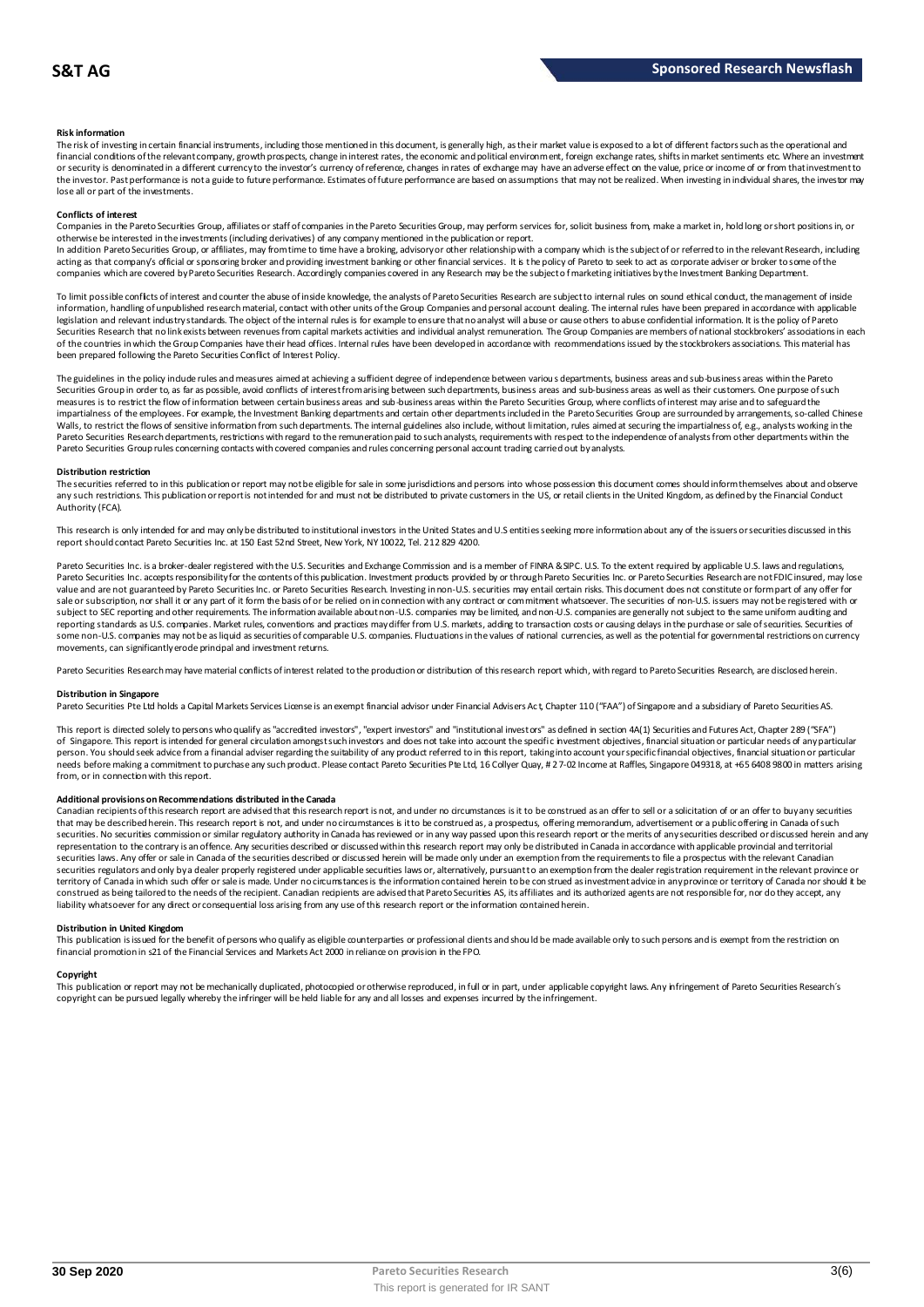## **Appendix A**

Disclosure requirements pursuant to the Norwegian Securities Trading Regulations section 3-10 (2) and section 3-11 (1), letters a-b

The below list shows companies where Pareto Securities AS - together with affiliated companies and/or persons – own a portion of the shares exceeding 5 % of the total share capital in any company<br>where a recommendation has

| Disclosure requirements pursuant to the Norwegian Securities Trading Regulations section 3-10(2) and section 3-11(1), letters a-b                                                                                                         |                             |       |                           |                             |       |  |
|-------------------------------------------------------------------------------------------------------------------------------------------------------------------------------------------------------------------------------------------|-----------------------------|-------|---------------------------|-----------------------------|-------|--|
| The below list shows companies where Pareto Securities AS - together with affiliated companies and/or persons - own a portion of the shares exceeding<br>where a recommendation has been produced or distributed by Pareto Securities AS. |                             |       |                           |                             |       |  |
| Companies                                                                                                                                                                                                                                 | No. of shares Holdings in % |       | Companies                 | No. of shares Holdings in % |       |  |
| <b>Helgeland Sparebank</b>                                                                                                                                                                                                                | 2.009.280                   | 9.63% | SpareBank 1Østfold Akersl | 1,139,560                   | 9.20% |  |
| Pareto Bank ASA                                                                                                                                                                                                                           | 14.905.242                  | 2134% | Sparebanken Vest          | 6.361336                    | 5.93% |  |

| <b>I GIULU DAIIN AUA</b>   | <b>H.JUJ.</b> CTC           | <b>4.777.79</b> | <b>UDAIGUAINGII VUJL</b>                                                                                                              | U.JU LJJU | <b>J.JJ</b> 70              |
|----------------------------|-----------------------------|-----------------|---------------------------------------------------------------------------------------------------------------------------------------|-----------|-----------------------------|
|                            |                             |                 | Pareto Securities AS or its affiliates own as determined in accordance with FINRA Rule 2241. 1 % or more of the equity securijes of : |           |                             |
| Companies                  | No. of shares Holdings in % |                 | Companies                                                                                                                             |           | No. of shares Holdings in % |
| <b>Helgeland Sparebank</b> | 2.009.280                   | 9.63%           | SpareBank 1SMN                                                                                                                        | 1.881.442 | 1.45%                       |
| NHST Media Group AS        | 17,900                      | 1.39%           | SpareBank 1Østfold Akersl                                                                                                             | 1,139,560 | 9.20%                       |
| Pareto Bank ASA            | 14.905.242                  | 21.34%          | Sparebanken Møre                                                                                                                      | 305.239   | 3.09%                       |
| Selvaag Bolig ASA          | 2.177.497                   | 2.32%           | Sparebanken Sør                                                                                                                       | 433.544   | 2.77%                       |
| SpareBank 1BV              | 1.655.220                   | 2.62%           | Sparebanken Vest                                                                                                                      | 6.361336  | 5.93%                       |
| SpareBank 1Nord-Norge      | 3.245.305                   | 3.23%           | <b>Totens Sparebank</b>                                                                                                               | 78.246    | 1.28%                       |
|                            |                             |                 |                                                                                                                                       |           |                             |

Pareto Securities AS may hold financial instruments in companies where a recommendation has been produced or distributed by Pareto Securities AS in connection with rendering investment services, including Market Making.

| Company                  | Analyst<br>holdings* | Total<br>holdings | Company                    | Analyst<br>holdings* | Total<br>holdings | Company                | Analyst<br>holdings* | Total<br>holdings |
|--------------------------|----------------------|-------------------|----------------------------|----------------------|-------------------|------------------------|----------------------|-------------------|
| Adevinta                 | $\mathbf 0$          | 574               | Fjordkraft Holding         | $\mathbf 0$          | 10,100            | Protector Forsikring   | $\mathbf 0$          | 14,000            |
| AF Gruppen               | 0                    | 19,125            | Frontline                  | $\Omega$             | 31.418            | Quantafuel             | 0                    | 5,540             |
| Aker                     | $\mathbf 0$          | 1,420             | Gjensidige Forsikring      | 0                    | 7,280             | <b>REC Silicon</b>     | 0                    | 32,708            |
| Aker BP                  | 0                    | 22,626            | Golden Ocean Group         | 0                    | 1,744             | SalM ar                | 0                    | 405               |
| American Shipping Compar | 0                    | 3,780             | Grieg Seafood              | $\Omega$             | 8,546             | Sandnes Sparebank      | 0                    | 25,782            |
| Arcus                    | 0                    | 2,684             | Hafnia Limited             | 0                    | 30,000            | Sbanken                | 0                    | 4,520             |
| Atlantic Sapphire        | $\mathbf 0$          | 9.410             | <b>Helgeland Sparebank</b> | $\Omega$             | 2.777             | Schibsted ASA A Aksjer | 0                    | 155               |
| Austevoll Seafood        | 0                    | 4,135             | Hunter Group ASA           | 0                    | 15,400            | Schibsted ASA B Aksjer | 0                    | 631               |
| Avance Gas               | 0                    | 4,456             | Ice Group ASA              | 0                    | 129,391           | Selvaag Bolig          | 0                    | 2,350             |
| Axactor                  | $\mathbf 0$          | 11,376            | Jæren Sparebank            | 0                    | 500               | SpareBank 1BV          | 0                    | 22,000            |
| B <sub>2</sub> Holding   | $\mathbf 0$          | 14,075            | Komplett Bank              | 0                    | 88,300            | SpareBank 1Nord-Norge  | 0                    | 25,750            |
| Bakkafrost               | 0                    | 204               | Kongsberg Gruppen          | 0                    | 34,274            | SpareBank 1SMN         | 0                    | 18,740            |
| <b>BASF</b>              | 270                  | 270               | <b>KWS</b>                 | 75                   | 75                | SpareBank 1SR-Bank     | 0                    | 42,752            |
| <b>Bonheur</b>           | 0                    | 34,712            | Lerøy Seafood              | 0                    | 4,617             | SpareBank 1Østlandet   | 0                    | 921               |
| Borregaard ASA           | $\mathbf 0$          | 500               | Mowi                       | 0                    | 5,054             | Sparebanken Sør        | 0                    | 16,235            |
| <b>Bouvet</b>            | $\mathbf 0$          | 94                | <b>NORBIT ASA</b>          | $\Omega$             | 7,453             | Sparebanken Vest       | $\mathbf 0$          | 5,409             |
| <b>BRABank</b>           | 0                    | 1,371,000         | Nordic Semiconductor       | $\Omega$             | 4,590             | Sparebanken Øst        | 0                    | 1,500             |
| <b>BW Energy Limited</b> | $\mathbf 0$          | 43,075            | Norsk Hydro                | 0                    | 102,321           | Stolt-Nielsen          | $\mathbf 0$          | 41,317            |
| <b>BW</b> Offshore       | 0                    | 8,326             | Norske Skog                | 0                    | 3,550             | Sto rebrand            | 0                    | 7,552             |
| ContextVision            | $\mathbf 0$          | 6,950             | Norwegian Finans Holding   | $\mathbf 0$          | 3,210             | Subsea 7               | $\mathbf 0$          | 3,226             |
| <b>DNB</b>               | 0                    | 32,786            | <b>NTS</b>                 | $\Omega$             | 2,272             | Telenor                | 0                    | 2,147             |
| <b>DNO</b>               | $\mathbf 0$          | 499,263           | Ocean Yield                | 0                    | 52,305            | TGS-NOPEC              | 0                    | 2,000             |
| Elkem                    | $\mathbf 0$          | 3.018             | Okeanis Eco Tankers        | 0                    | 2,000             | <b>VOW ASA</b>         | 0                    | 6,981             |
| Entra                    | $\Omega$             | 10,442            | Orkla                      | $\Omega$             | 18,699            | <b>XXL</b>             | 0                    | 12,573            |
| Equinor                  | 0                    | 4,922             | Panoro Energy              | $\Omega$             | 9,285             | Yara International     | 0                    | 14,471            |
| Europris                 | $\mathbf 0$          | 12,550            | Pareto Bank                | $\mathbf 0$          | 1,281,632         |                        |                      |                   |
| Fjord1                   | 0                    | 50,000            | Pexip Holding              | $\Omega$             | 8,130             |                        |                      |                   |

This overview is updated monthly (last updated 14.09.2020).

\*Analyst holdings ref ers t o posit ions held by t he Paret o Securit ies AS analyst covering t he company.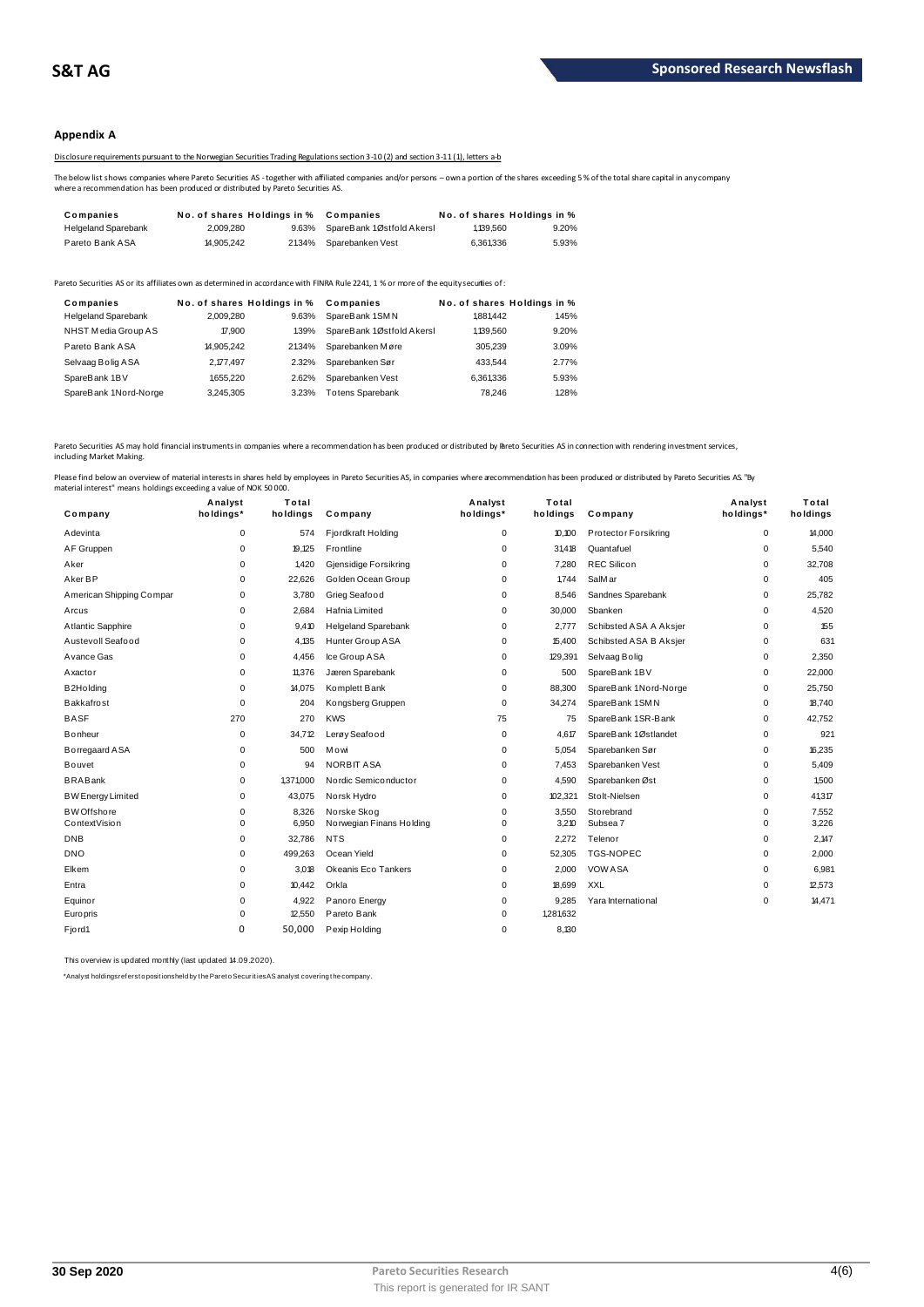# **Appendix B**

Disclosure requirements pursuant to the Norwegian Securities Trading Regulation § 3-11, letters e-f, ref the Securities Trading Act Section 3-10

Overview over issuers of financial instruments where Pareto Securities AS have prepared or distributed investment recommendation, where Pareto Securities AS have been lead manager/co-lead manager or have rendered publicly known not immaterial investment banking services over the previous 12 months:

| 24SevenOffice Scandinavia     | Floatel                            | Pexip Holding ASA          |
|-------------------------------|------------------------------------|----------------------------|
| Acconer AB                    | Hafnia Limited                     | Pinewood Laborat ories     |
| Advanzia Bank                 | <b>Helgeland Sparebank</b>         | Pioneer Property Group     |
| Africa Energy Corp            | <b>HKN</b> Energy Ltd              | Pioneer Property Group ASA |
| African Petroleum Corporation | Ice Group ASA                      | ProvidencesInv. Mngmt Pty  |
| Aker ASA                      | <b>ICWHolding</b>                  | Salmon Evolution AS        |
| American Tanker, Inc.         | Instabank ASA                      | SandnesSparebank           |
| Aprila Bank ASA               | Kingfish Zeeland                   | Scorpio BulkersInc.        |
| Boreal Holding AS             | Klaveness Combination Carriers ASA | Seadrill Ltd               |
| Borr Drilling Limited         | Komplett Bank                      | Sparebanken Vest           |
| <b>BRAbank</b>                | Kongsberg Automotive               | TEMPTON Dienst leist ungen |
| <b>BWEnergy</b>               | <b>Luxaviation Holding</b>         | United Camping AB          |
| Cabonline Group Holding AB    | Mercell                            | WatercirclesForsikring ASA |
| Cibus Nordic Real Estate      | <b>MPCContainer Ships</b>          |                            |
| Cloudberry Clean Energy AS    | MutaresSE& Co. KGaA                |                            |
| Digiplex                      | Navigator Holdings                 |                            |
| <b>DOF</b>                    | Navigator Holdings Ltd.            |                            |
| DOF Subsea AS                 | Next BiometricsGroup               |                            |
| <b>ELOP</b>                   | Northern Ocean                     |                            |
| Erwe Immobilien               | Norwegian Air Shuttle              |                            |
| Euromicron AG                 | Ocean Yield                        |                            |
| <b>Filo Mining</b>            | Odfjell SE                         |                            |
| Fjordkraft Holding            | PGS                                |                            |

This overview is updated monthly (this overview is for the period 31.08.2019 - 31.08.2020).

# **Appendix C**

Disclosure requirements pursuant to the Norwegian Securities Trading Requiation § 3-11(4)

| Distribution of recommendations |                |  |  |  |
|---------------------------------|----------------|--|--|--|
| Recommendation                  | % distribution |  |  |  |
| Buy                             | 66%            |  |  |  |
| Hold                            | 29%            |  |  |  |
| Sell                            | 5%             |  |  |  |

| Distribution of recommendations (transactions*) |     |  |  |  |
|-------------------------------------------------|-----|--|--|--|
| % distribution<br>Recommendation                |     |  |  |  |
| Buy                                             | 70% |  |  |  |
| Hold                                            | 25% |  |  |  |
| Sell                                            | 5%  |  |  |  |

\* Companies under coverage with which Pareto Securities Group has on-going or completed public investment banking services in the previous 12 months This overview is updated monthly (last updated 15.09.2020).